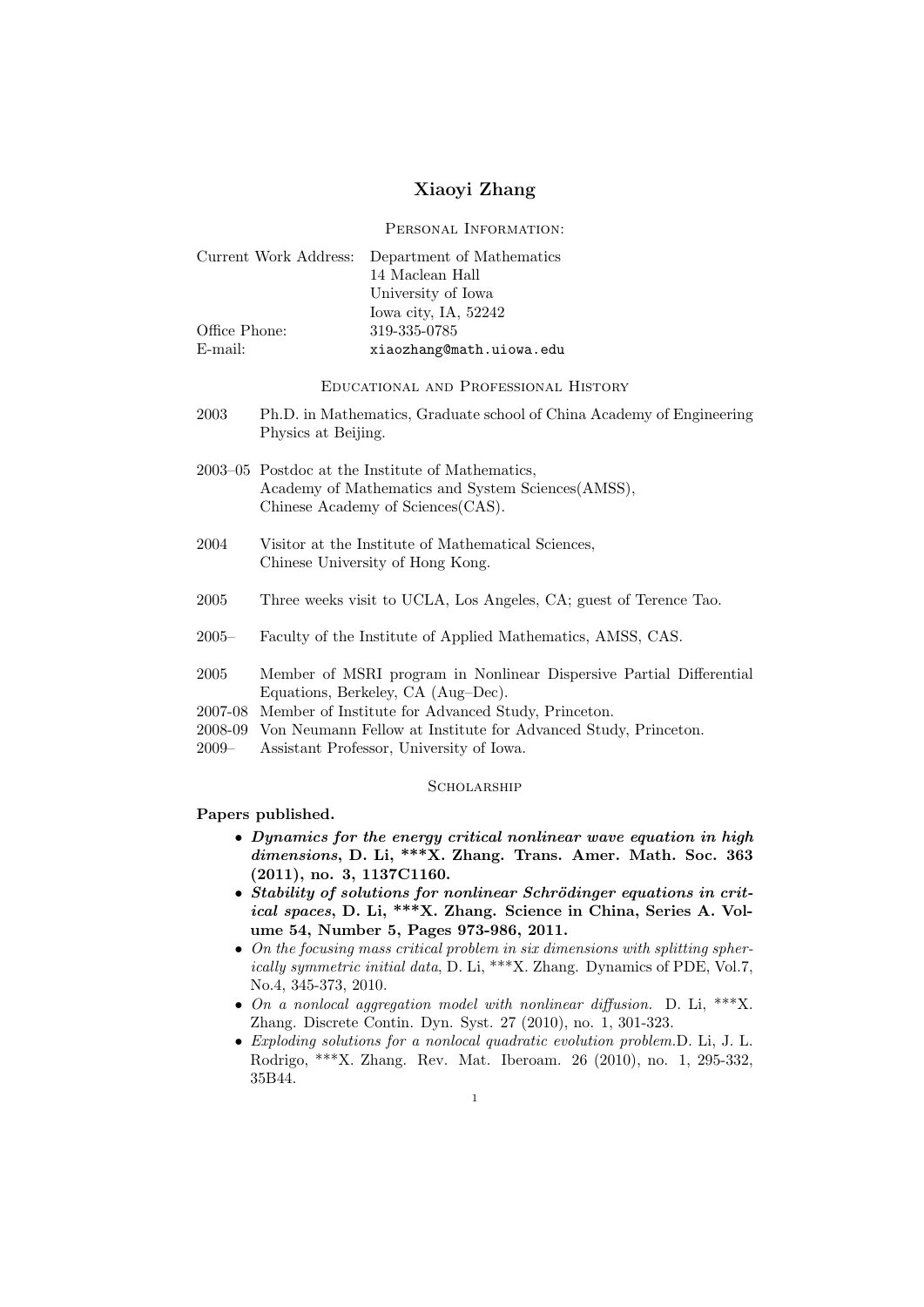- Regularity of almost periodic modulo scaling solutions for mass-critical NLS and applications. D. Li, \*\*\*X. Zhang. Anal. PDE 3 (2010), no. 2, 175-195.
- Global wellposedness and blowup of solutions to a nonlocal evolution problem with singular kernels. D. Li, \*\*\*X. Zhang. Commun. Pure Appl. Anal. 9 (2010), no. 6, 1591-1606,
- Smoothing estimates of the radial Schrödinger propagator in dimensions  $n > 2$ . D. Li, \*\*\*X. Zhang. Acta Mathematica Scientia 2010, 30B(6):2103-2109.
- On the rigidity of minimal mass solutions to the focusing mass critical NLS for rough initial data, D. Li, \*\*\*X. Zhang. Elect. Jour. Diffe. Equa. Vol (2009), No. 78, 1-14.
- The characterization of minimal-mass blowup solutions to the focusing masscritical NLS, R. Killip, D. Li, M. Visan, \*\*\*X. Zhang. SIAM J. Math. Anal. Vol. 41,(2009) No. 1, 219-236.
- Dynamics for the energy critical nonlinear Schrödinger equation in high dimensions, D. Li, \*\*\*X. Zhang. J. Func. Anal. Vol 256, No.6, (2009) 1928-1961.
- The focusing energy-critical Hatree equation, D. Li, C. Miao, \*\*\*X. Zhang. J. Diffe. Equa. 246 (2009), 1139-1163.
- On the classification of minimal mass blowup solutions of the focusing masscritical Hartree equation. D. Li, \*\*\*X. Zhang. Advances in Mathematics. 220(2009), 1171-1192.
- The energy-critical nonlinear Schrödinger equation with quadratic potentials, R. Killip, M. Visan, and \*\*\*X. Zhang. Comm. Partial Differential Equations 34 (2009), no. 10-12, 1531C1565.
- The mass-critical nonlinear Schrödinger equation with radial data in dimensions three and higher, R. Killip, M. Visan, and \*\*\*X. Zhang. Analysis and PDE 1 (2008), 229-266. math. AP/0708.0849.
- Global existence and scattering for rough solutions to generalized nonlinear Schrödinger equations on  $\mathbb{R}$ , J. Colliander, J. Holmer, M. Visan and \*\*\*X. Zhang, Commun. Pure Appl. Anal. 7 (2008), 467-489.
- Minimal-mass blowup solutions of the mass-critical NLS, T. Tao, M. Visan, and \*\*\*X. Zhang, Forum Mathematicum 20(2008) 881-919.
- Global well-posedness and scattering for the mass-critical defocusing NLS with spherical symmetry in higher dimensions, T. Tao, M. Visan and \*\*\*X. Zhang, Duke Math Journal, Vol 140, No 1, 2007.
- On the blowup for the  $L^2$ -critical focusing nonlinear Schrödinger equation in higher dimensions below the energy class, M. Visan and  $**$  $X$ . Zhang, SIAM J. Math. Anal. 39(2007), 34-56.
- Global well-posedness and scattering for a class of nonlinear Schrödinger equations, M. Visan and \*\*\*X. Zhang, Differential and Integral Equations 22 (2009), 99-124.
- A note on the illposedness for anisotropic nonlinear Schrödinger equation, X. Zhang, Acta. Mathematica Sinica, English series, 23 (2008), NO. 6, 965-972.
- The nonlinear Schrödinger equation with combined power type nonlinearities, T. Tao, M. Visan, and \*\*\*X. Zhang, Comm. Partial Differential Equations 32 (2007), 1281-1343.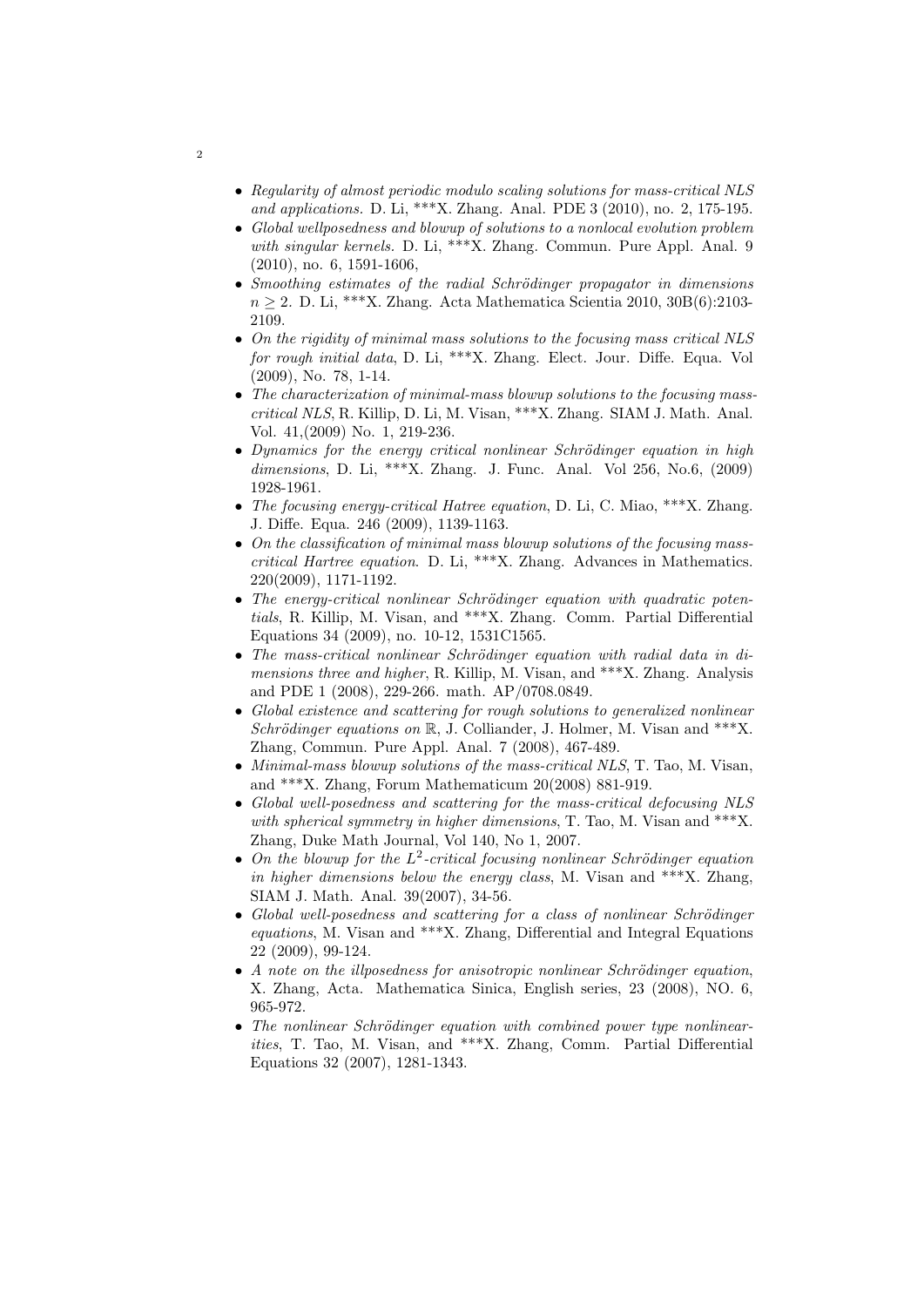- On the Cauchy problem of 3-D energy critical nonlinear Schrödinger equations with subcritical perturbations, X. Zhang, J. Diffe Equa. (230) (2006), 422-445.
- Global wellposedness and scattering for  $3-D$  energy critical Schrödinger equation with repulsive potential and radial data, X. Zhang, Forum Mathematicum (19/4), 633-675.
- The self-similar solution of complex Ginzburg-Landau equation and its limit behavior, X. Zhang, Acta Mathematica Scientia, 25 (2005), 652-662.
- The global existence of one type of nonlinear Kirchhoff string equation, X. Zhang, Mathematicae Applicatae Sinica, English Series, 19 (2003), 477- 484.
- Self-similar solutions for Nonlinear Schrödinger equations, C. Miao, B. Zhang and X. Zhang, Methods and Applications of Analysis. 10 (2003), 119-136.

### Papers submitted.

- Stability of solutions for energy critical wave equations in high dimensions, A. Bulut, M. Czubak, D. Li, N. Pavlović, \*\*\*X. Zhang. Submitted.
- Smooth global solutions for the two dimensional Euler-Poisson system, J. Jang, D. Li, \*\*\*X. Zhang. Submitted.
- On the rigidity of solitary waves for the focusing mass-critical NLS in dimensions  $d \geq 2$ , D. Li, \*\*\*X. Zhang, Submitted.
- Global wellposedness and scattering for defocusing energy-critical NLS in the exterior of balls with radial data, D. Li, H. Smith, \*\*\*X. Zhang. Preprint.

Papers in preparation.  $<sup>1</sup>$ </sup>

- Wave operators for nonlinear wave equations with null structure. D. Li, \*\*\*X. Zhang. Preprint.
- Local wellposedness and blowup for a class of solutions of Euler equation, D. Li, C. Miao, \*\*\*X. Zhang. Preprint.
- Wave operators for semilinear wave and Klein-Gordon equations with critical nonlinearities, J. Jang, D. Li, \*\*\*X. Zhang. Preprint.
- Global wellposedness and scattering for defocusing energy-critical NLS in the exterior of balls with Neumann boundary condition and radial initial data, D. Li, \*\*\*X. Zhang. Preprint.
- $\bullet$  Strichartz estimate for Schrödinger equation with variable coefficient. Lecture notes. D. Li, \*\*\*X. Zhang. In preparation.

### **HONORS**

2010-2013 Sloan Fellowship.

2008-09 Von Neumann Early Career Fellow, IAS.

1994–98 First order Fellowship for excellence (four times), ZhengZhou University.

<sup>1</sup>Contribution:\*Major, \*\*Secondary,\*\*\*Equal,\*\*\*\*Minor.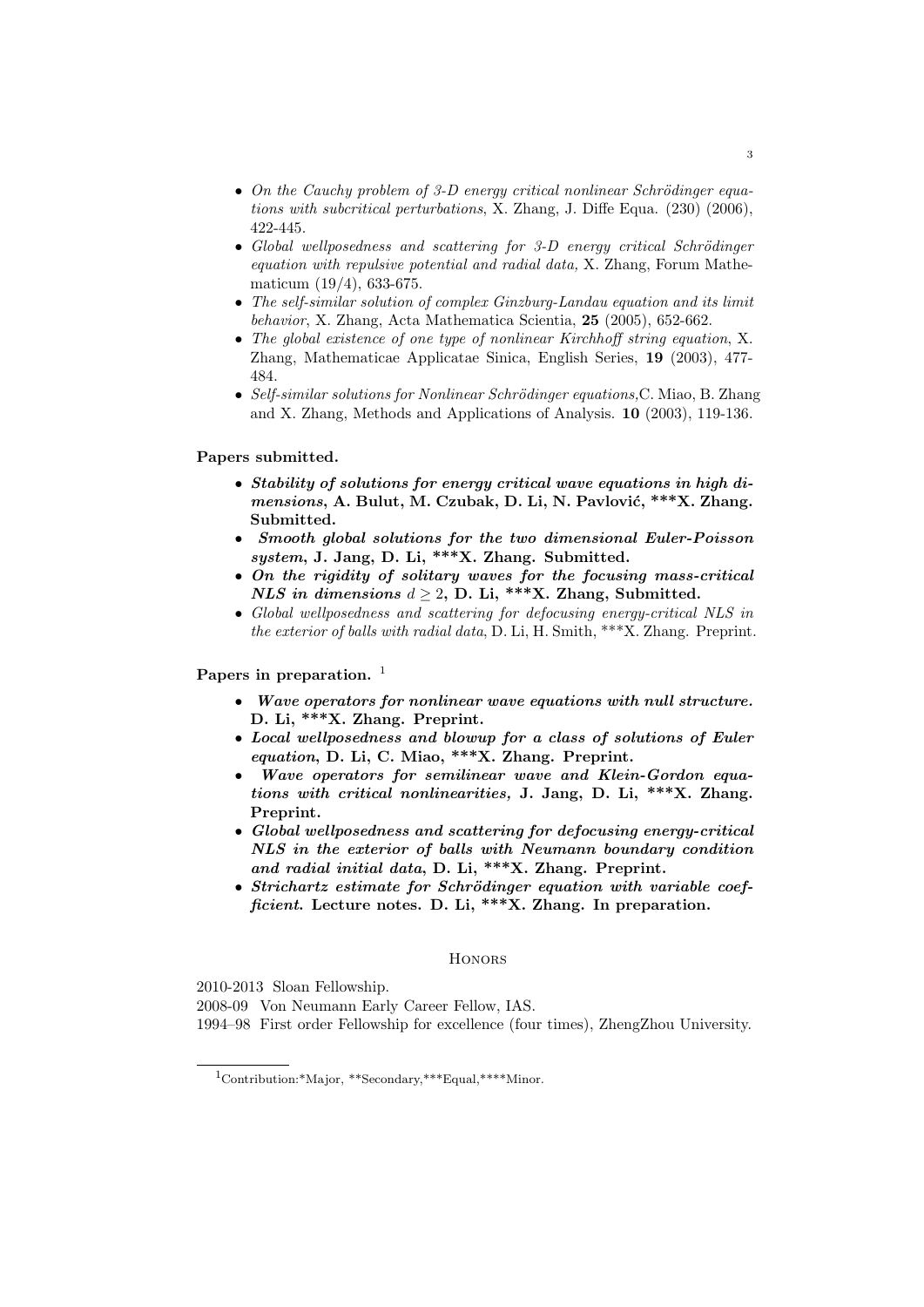#### Grants applied

- 2011-14 NSF grants "Problems in critical nonlinear dispersive and wave equations".
- 2009 Sloan Fellowship.

#### Conference and invited talks:

- Program on kinetic equations. Morningside center, AMSS, CAS. 2003, 2004, 2005, 2006.
- Special curriculum on partial differential equations. Beijing University, Beijing, China. 2003, 2004.
- Analysis Seminar in UCLA, 2005.
- Conference on dynamical equations. Capital Normal University, Beijing, China. 2003, 2004.
- Program on nonlinear dispersive equations. MSRI, Berkeley, CA, 2005.
- $\bullet~$  Lecture series in Xi'an Jiaotong University on nonlinear Schrödinger equations. July, 2007.
- Workshop " Critical Nonlinear Schrödinger equation". Vienna 2007.
- Workshop "Nonlinear Waves and Dispersive Equations" Oberwalfach, Germany, 2007.
- Analysis Seminar, Princeton, 2007.
- Analysis Seminar, Cornell, 2007.
- Workshop "Nonlinear Wave and Dispersive Equations" in Kyoto, Japan, 2008.
- Analysis Seminar, Maryland, 2008.
- Lecture series on critical nonlinear Schrödinger equations. Xi'an Jiaotong University, 2008.
- Analysis Seminar, John Hopkins. 2008.
- Workshop on Fourier Analysis, Wayne State University, 2009.
- Beijing conference on harmonic analysis and partial difference equations. Beijing, China, May 17-May 23, 2010.
- International Conference of Chinese Mathematicians. (ICCM 2011). Beijing QsingHua University, Dec 18-Dec 22, 2010.
- The first International Mathematical Forum, Sanya. Dec 23-Dec 26, 2010.
- Recent developments on Fluid dynamics. Jan 1-Jan 9, 2011.
- Hangzhou workshop on dispersive and wave equation. June 5-June 9, 2011.
- Analysis seminar at UCLA, Los Angeles. Sep 8-13, 2011.
- AWM 40th Anniversary conference at Brown university. Sep 17-18, 2011.

### **SERVICES**

- Co-advise(with Dong Li) Ph.D student Kai Tsuruta.
- Co-organize sectional meeting for AMS, 2011.
- Colloquium co-Chair during fall semester in 2010 and spring semester in 2011.
- Colloquium co-Chair during fall semester in 2009 and spring semester in 2010.
- PDE Lunch seminar co-Chair in spring semester 2010.
- Refereeing papers for the following journals: Commun. Pure Appl. Anal. Amer. J. Math. Discrete Contin. Dyn. Syst